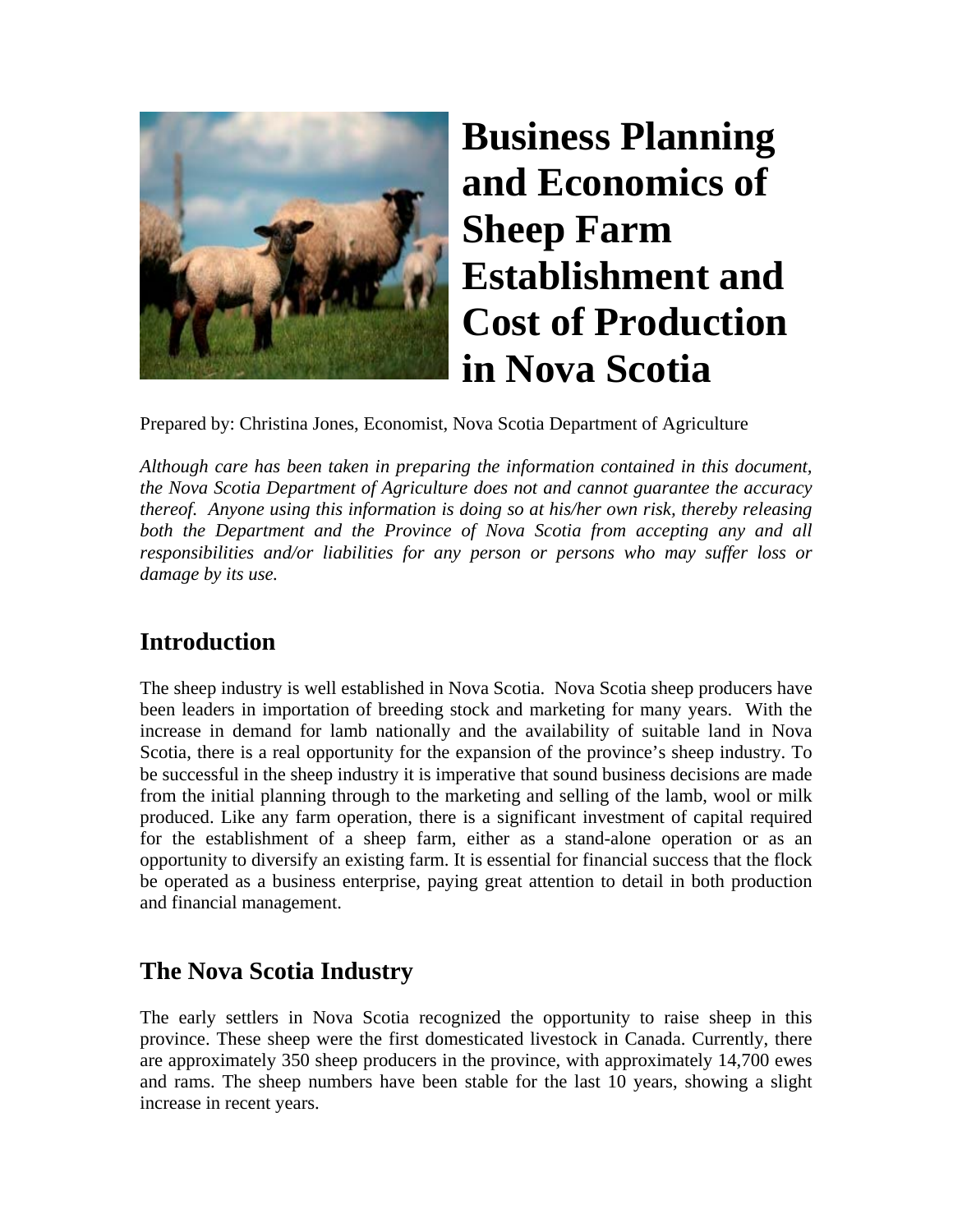There are relatively few large flocks; only a couple of producers have over 400 ewes and 10 producers have 200 to 300 ewes. The average flock size is estimated to be between 45 and 50 ewes. The majority of the producers choose to lamb in late winter or spring, with only a couple producers choosing accelerated lambing. The lambs are primarily marketed to processors in Nova Scotia, with the three largest processors marketing approximately 80% of the lambs produced. There is considerable interest in value-added wool production and processing for the craft market. Also, there is interest in dairy sheep where the milk will be processed into cheese and yogurt.

### **Objectives**

The purpose of this report is to provide individuals interested in establishing a sheep farm a guide to the development of a plan and an understanding of the costs associated with the establishment and operation of a commercial sheep farm. The report reflects the management practices of producers in Nova Scotia at the present time and the current economic conditions that can influence the establishment and operating costs. The costs in this document represent an average scenario for producers who spring lamb; expenses will vary depending on the producer and their management decisions.

### **Methods and Procedures**

The information presented in this report was gathered through economic reports and tools from other sheep producing regions in Canada and the United States, online and printed resources, and discussions with Nova Scotia producers, specialists and agribusinesses.

### **Overview of Sheep Farm Establishment**

*In the sheep farm business, returns are a function of costs (capital and operating) and revenue, which is a function of producer's management skills, flock productivity and market price.* 

The costs associated with establishing and operating a sheep farm will vary from operation to operation due to the significant differences in management practices. Management practices include decisions such as what time of the year to lamb, type of fencing, how to protect the flock against predators, and forage and grain to feed the flock. A new sheep farmer or someone considering entry into sheep production must carefully consider the advantages and disadvantages of each management practice because these decisions will have a considerable impact on the profitability of the sheep operation.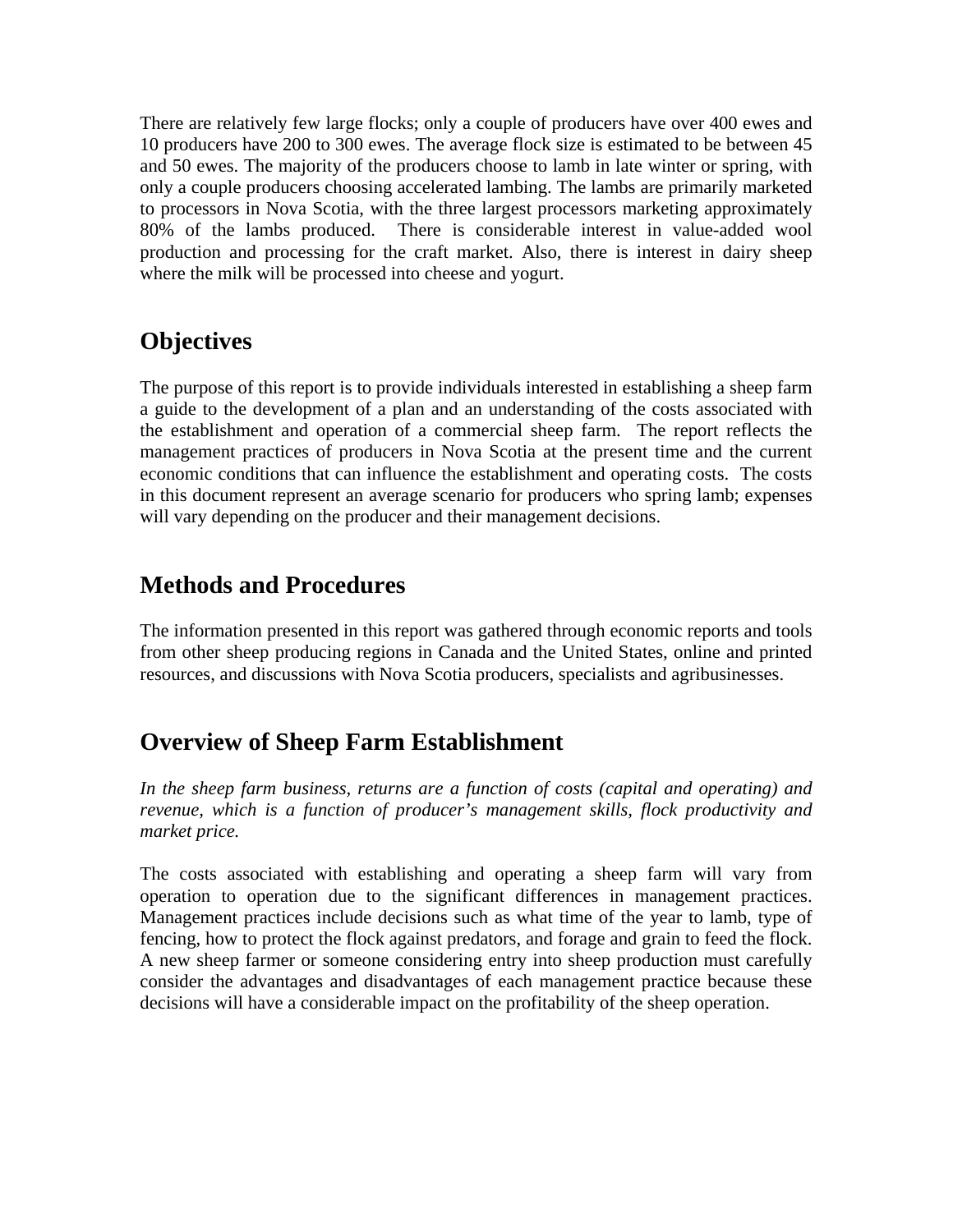Sheep producers in Nova Scotia have experienced relatively stable pricing for their lambs. This is due in part to a well established marketing system that has developed over the past 30 years. Based on market and production trends and an increasing demand for lamb, it is anticipated that the market will remain stable in the foreseeable future.

### **Management Practices – Lambing Systems**

The success of a sheep farm is directly related to the management of the flock and the operation itself. A key component of the management of the flock is the *lambing system* that is chosen. A lambing system that has been poorly selected or managed can result in limitations to the long term financial viability of the operation.

Three common lambing systems:

**Spring Lambing** takes place in April/May and is a once a year system. Lambing in the spring allows the producer to synchronize the production cycle with the forage production cycle to maximize the utilization of pasture and stored forage and reduce feed costs, labour costs and overhead costs.

**Winter Lambing** takes place between December and March and is also a once a year system. Lambing in the winter allows the producer to take advantage of the potential for high value market opportunities.

**Accelerated Lambing** takes place on an 8 month cycle, with the ewes lambing three times in two years, or 1.5 times per ewe per year. Lambing more than once a year allows the producer to increase revenue by reducing fixed costs per lambing, increasing over-all production, and marketing year round.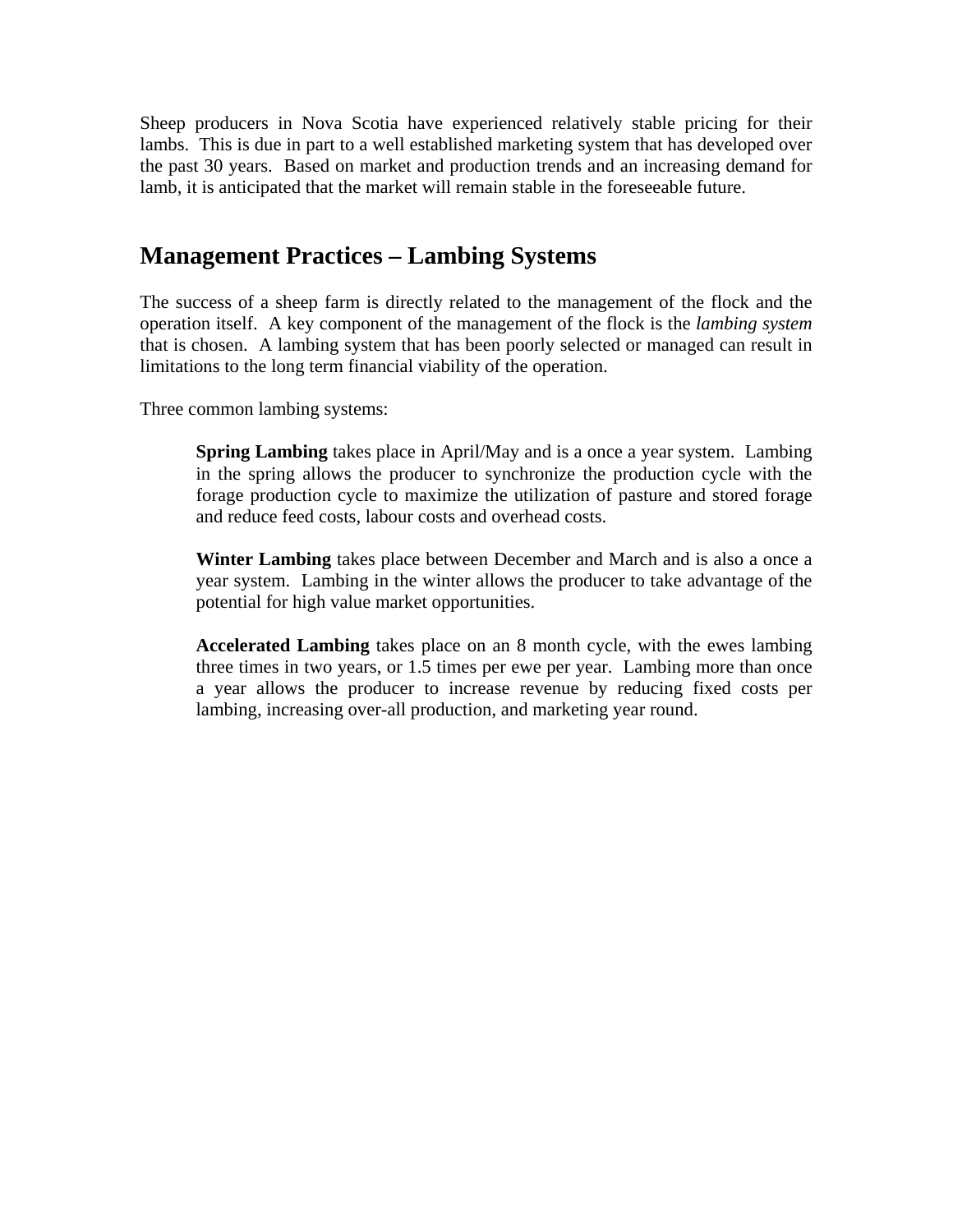Table 1 lists the advantages and disadvantages of each lambing system. There is no best lambing system or way to raise sheep; producers need to select the lambing system that best suits their goals/objectives, farm resources, and marketing opportunities.

|                            | <b>Advantages</b>                                                                                                                                                                                               | <b>Disadvantages</b>                                                                                                                                                                                        |  |  |
|----------------------------|-----------------------------------------------------------------------------------------------------------------------------------------------------------------------------------------------------------------|-------------------------------------------------------------------------------------------------------------------------------------------------------------------------------------------------------------|--|--|
| <b>Spring Lambing</b>      | - Lower feed costs<br>- Lower housing costs<br>- Lower capital investments<br>- Reduced labour requirement<br>- Lambing in warm weather                                                                         | - Greater market competition<br>- Increase in de-worming costs<br>- Increase in predation risk                                                                                                              |  |  |
| <b>Winter Lambing</b>      | - Increase in marketing<br>opportunities<br>- More control of nutritional<br>intake<br>- Decreased exposure to<br>parasites<br>- Decrease in predation                                                          | - Higher feed costs<br>- Higher capital investment<br>(e.g. barn requirement)<br>- Increase in housing costs<br>(e.g. electricity)<br>- Increase in health problems<br>- Increase in labour<br>requirements |  |  |
| <b>Accelerated Lambing</b> | - More lamb marketed per ewe<br>- Opportunity to market year<br>round and target high value<br>markets<br>- Reduce risk of hitting low<br>value markets<br>- More efficient utilization of<br>capital resources | - Management is more<br>intensive<br>- Higher feed cost/ewe/year<br>- Possibility of higher culling<br>rate                                                                                                 |  |  |

|  |  |  | Table 1: Advantages and Disadvantage of Lambing Systems |
|--|--|--|---------------------------------------------------------|
|--|--|--|---------------------------------------------------------|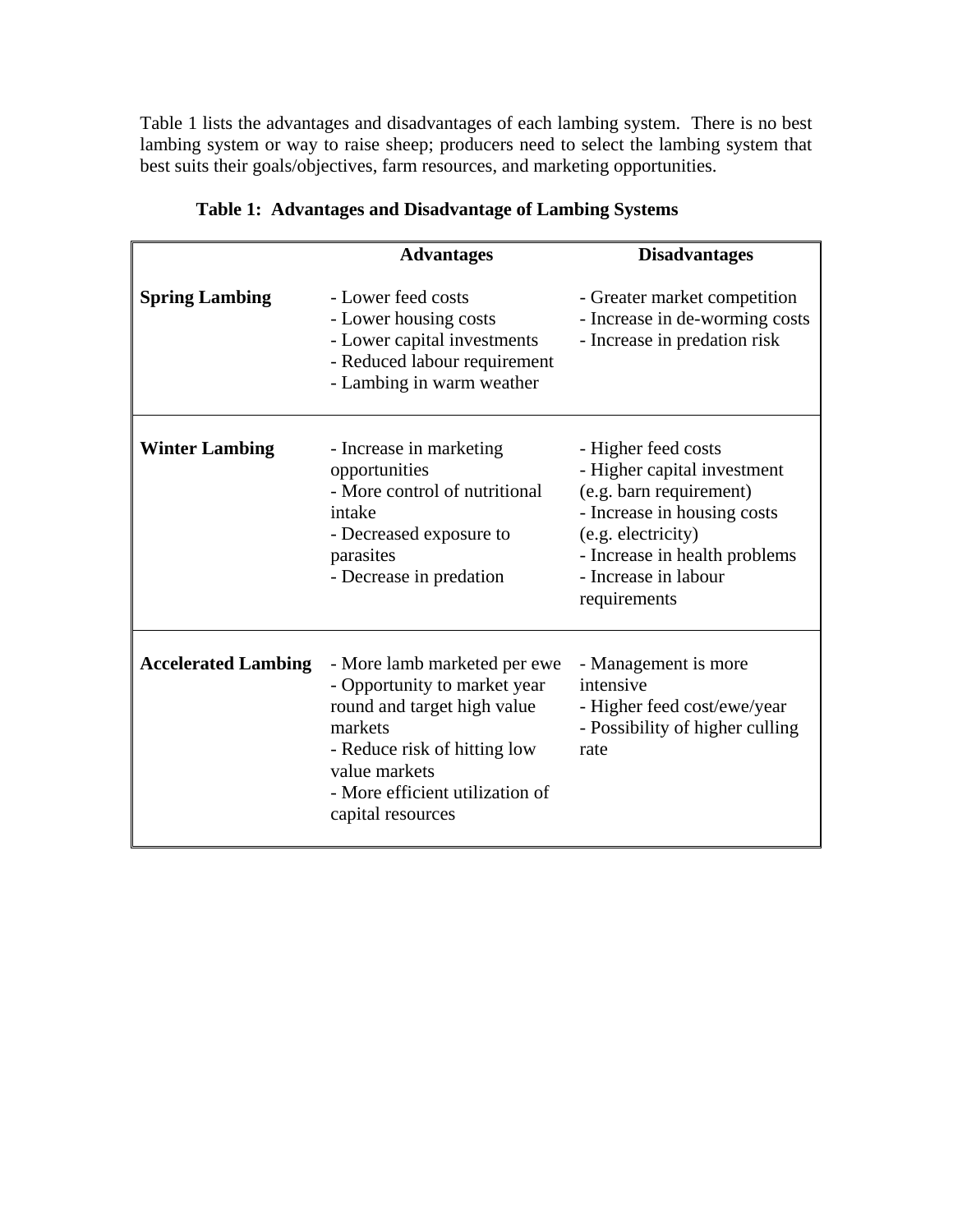### **Breeds of Sheep**

There are over 49 recognized breeds of sheep in Canada and over 1000 breeds in the world. In Nova Scotia, the most common breeds raised are: Suffolk, Dorset, North Country Cheviot, and Rideau ARCOTT. Matching the breed of sheep to the lambing system is vital to ensure the success and profitability of the operation. For example, North Country Cheviot ewes are best suited to extensive spring lambing, whereas for accelerated lambing programs, Dorsets or Rideau ARCOTTs would be a better choice.

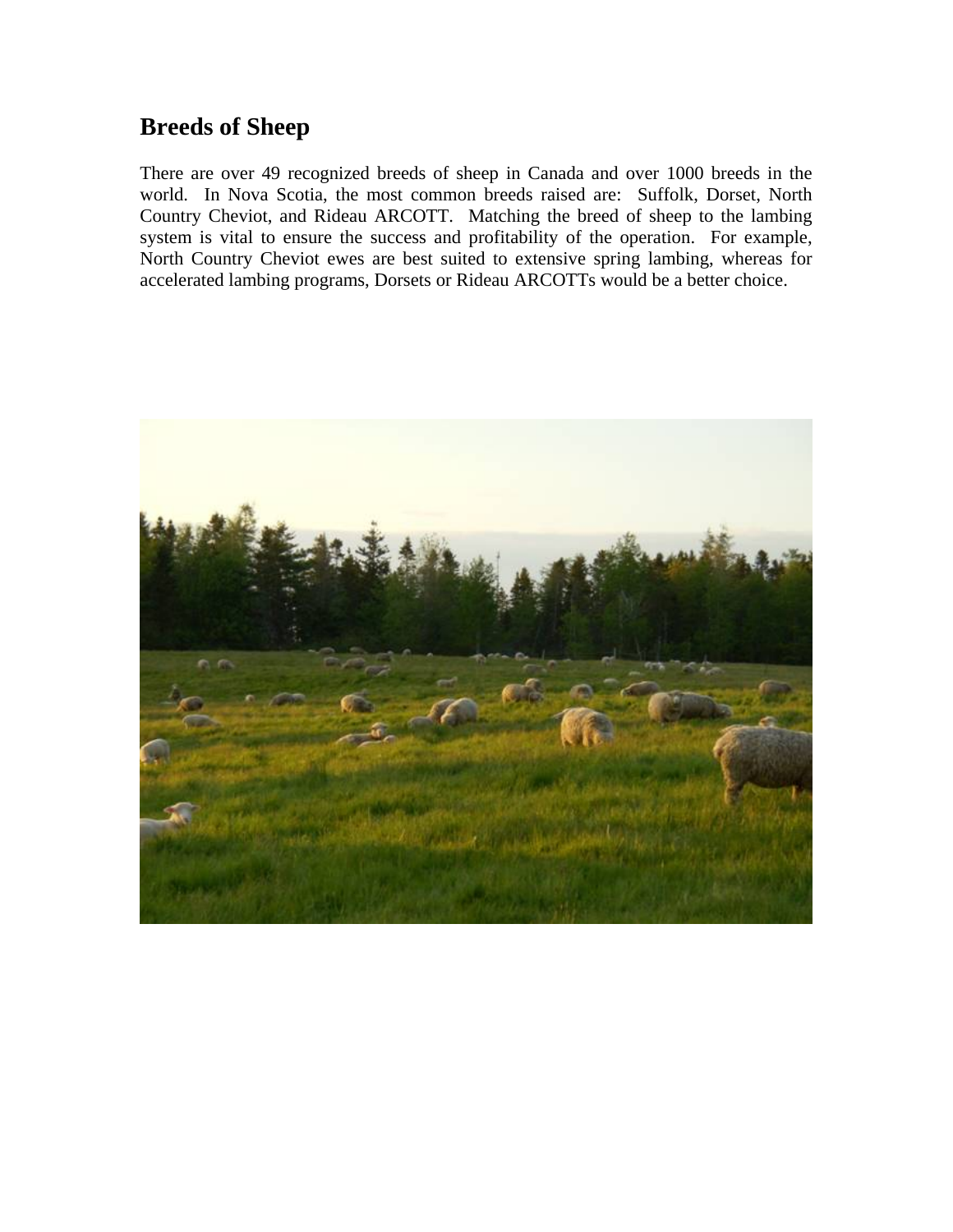### **The Model**

In Nova Scotia, the most common lambing system is spring lambing, timed to maximize the utilization of pasture. For the purpose of this report, a spring lambing system has been analyzed, however, it should be noted that costs associated with various lambing systems and management practices will vary significantly. This report analyzes the establishment costs, costs of production, and break even years on the initial investment of a 400 ewe flock. Two scenarios will be modeled for such an operation, the difference between the scenarios being the number of years to build a flock of 400 ewes.

#### **Scenario 1**

- The producer purchases 100 ewes in Year 1 and builds to 400 ewes over five years
- The producer builds the flock by retaining the maximum number of available ewe lambs produced on the farm up to Year 5
- Establishment costs are spread over five years as the infrastructure required to accommodate the flock increases
- It is assumed that 50% of the lambs born each year are female
- Replacement ewes are retained from the lambs born each year at a rate equal to 20% of the ewe flock
- Establishment costs for Year 1 are borrowed and repayment starts in Year 2; the establishment costs for Years 2-5 are not borrowed

#### **Scenario 2**

- The producer purchases 400 ewes in Year 1
- Establishment costs occur in full in Year 1
- It is assumed that 50% of the lambs born each year are female
- Replacement ewes are retained from the lambs born each year at a rate equal to 20% of the ewe flock
- Establishment costs for Year 1 are borrowed and repayment starts in Year 2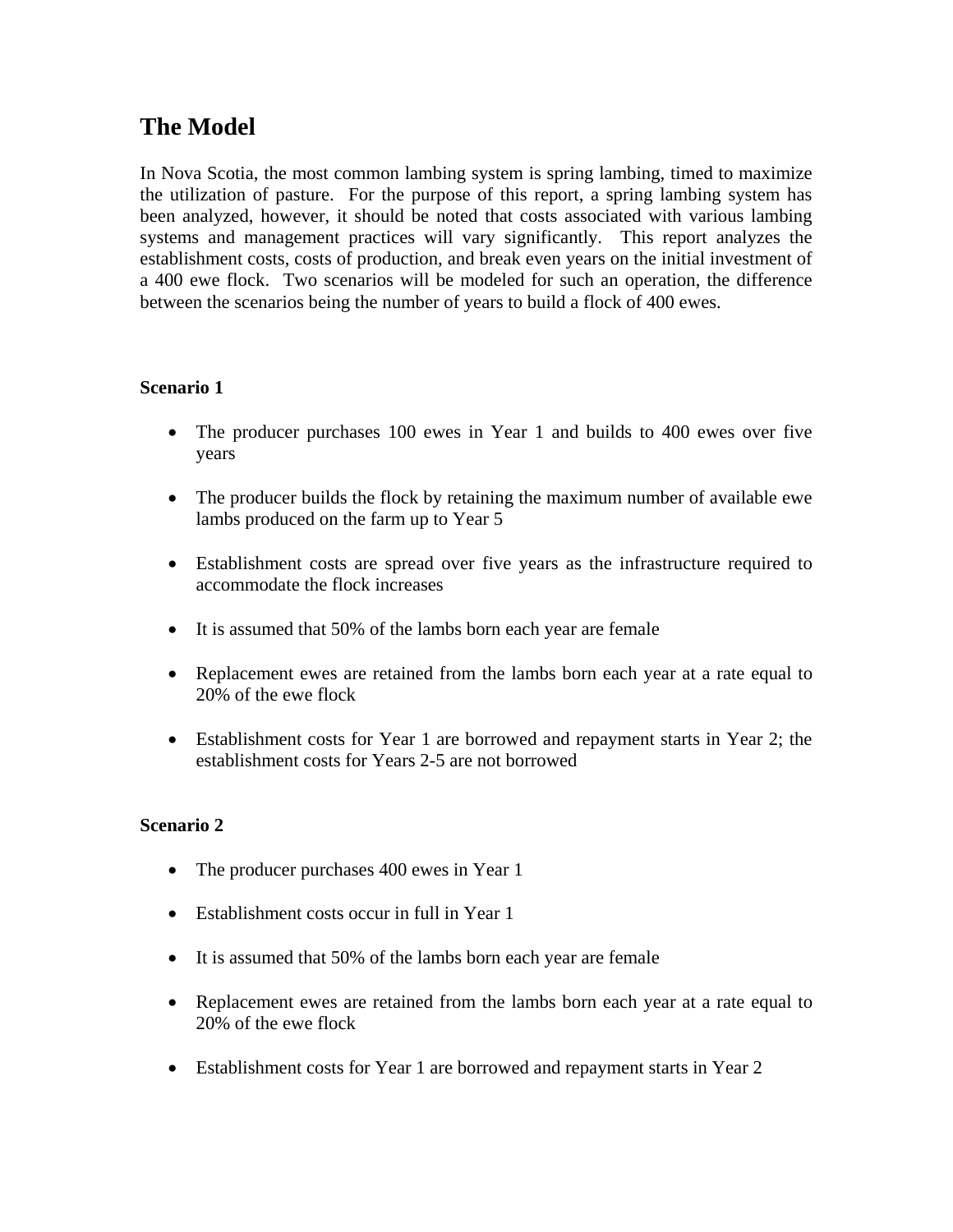### **Establishment, Cost of Production & Operational Assumptions**

- Legal, office, and general maintenance costs are not included
- All loans are borrowed at a fixed rate of 6.95% for 25 years, based on Farm Loan Board rates
- The cost of land is excluded from the analysis
- The land is cleared and producing forage
- The land has a barn structure in place suitable for housing sheep
- Carrying capacity of land is assumed to be 4 ewes per acre (100 acres for 400 ewes)
- The flock purchased in Year 1 is an operational flock, consisting of various aged ewes
- The lambing percentage is 150% in Year 1 and increases by 5% each year until Year 7 when it reaches 180% and will remain at 180%
- Ewe lambs that were retained for replacement and/or expansion from the previous year only lamb at 80%
- Guardian dogs are used to protect the flock against predators; approximately 1 guardian dog per 100 ewes
- Fencing costs are based on establishing a new 5-strand electric fence
- All stored forage for winter feeding is purchased
- Market price is based on current economic conditions and assumed to be an average of the yearly market fluctuations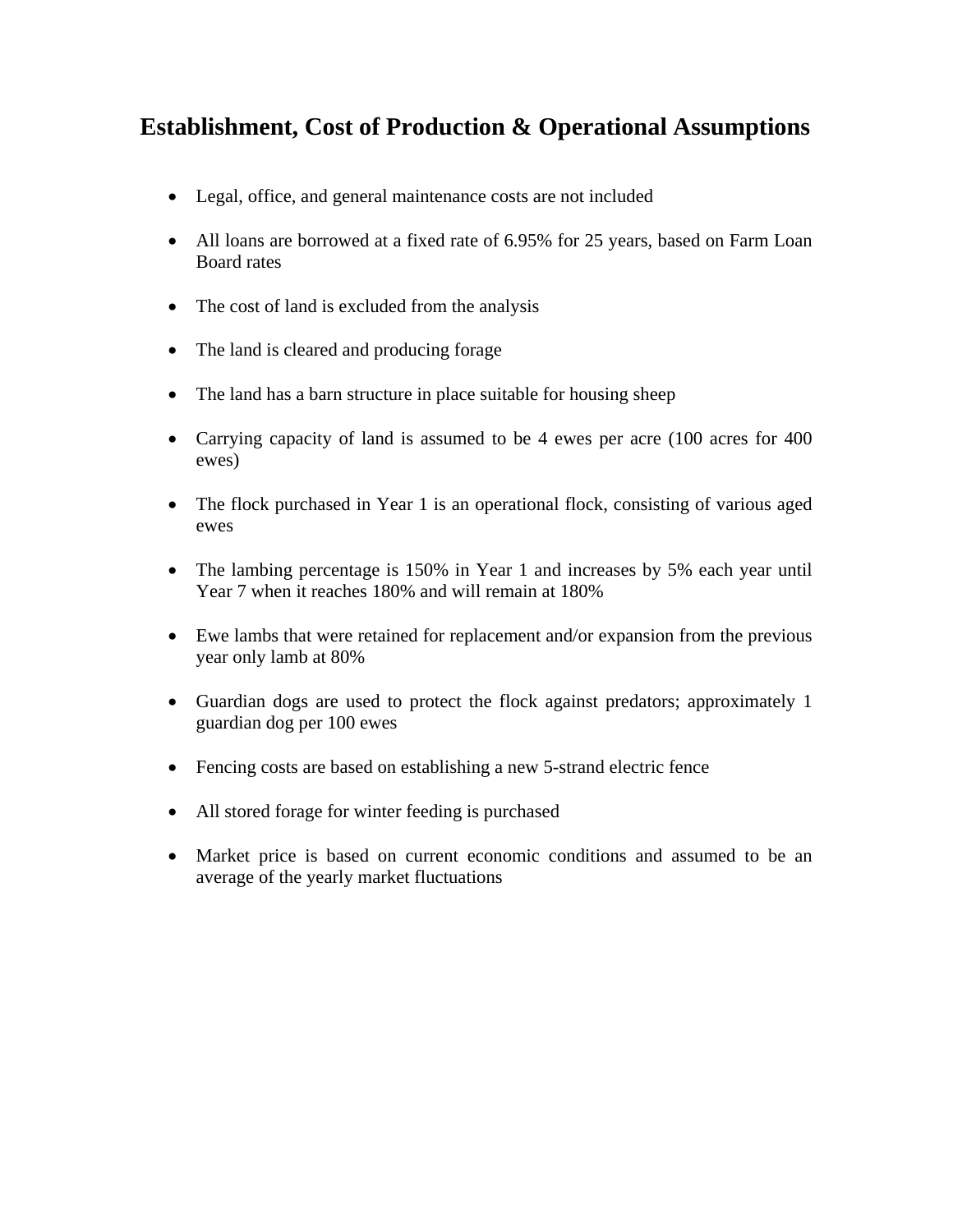

### **Costs and Returns of Sheep Production**

#### **Establishment Costs**

Establishment costs are those costs that are associated with the establishment of a new or transitioning operation. Examples of establishment costs include: ewe and ram purchases, fencing costs, watering system, pasture establishment, and handling equipment.

#### **Variable Costs**

Variable costs are those costs that change directly with an increase or decrease in flock size. Feed and mineral, vet costs, marketing, and labour are all examples of variable costs.

#### **Fixed Costs**

Fixed costs or overhead costs do not change as a result of an increase or decrease in acreage. Examples of fixed costs include land taxes and machinery depreciation.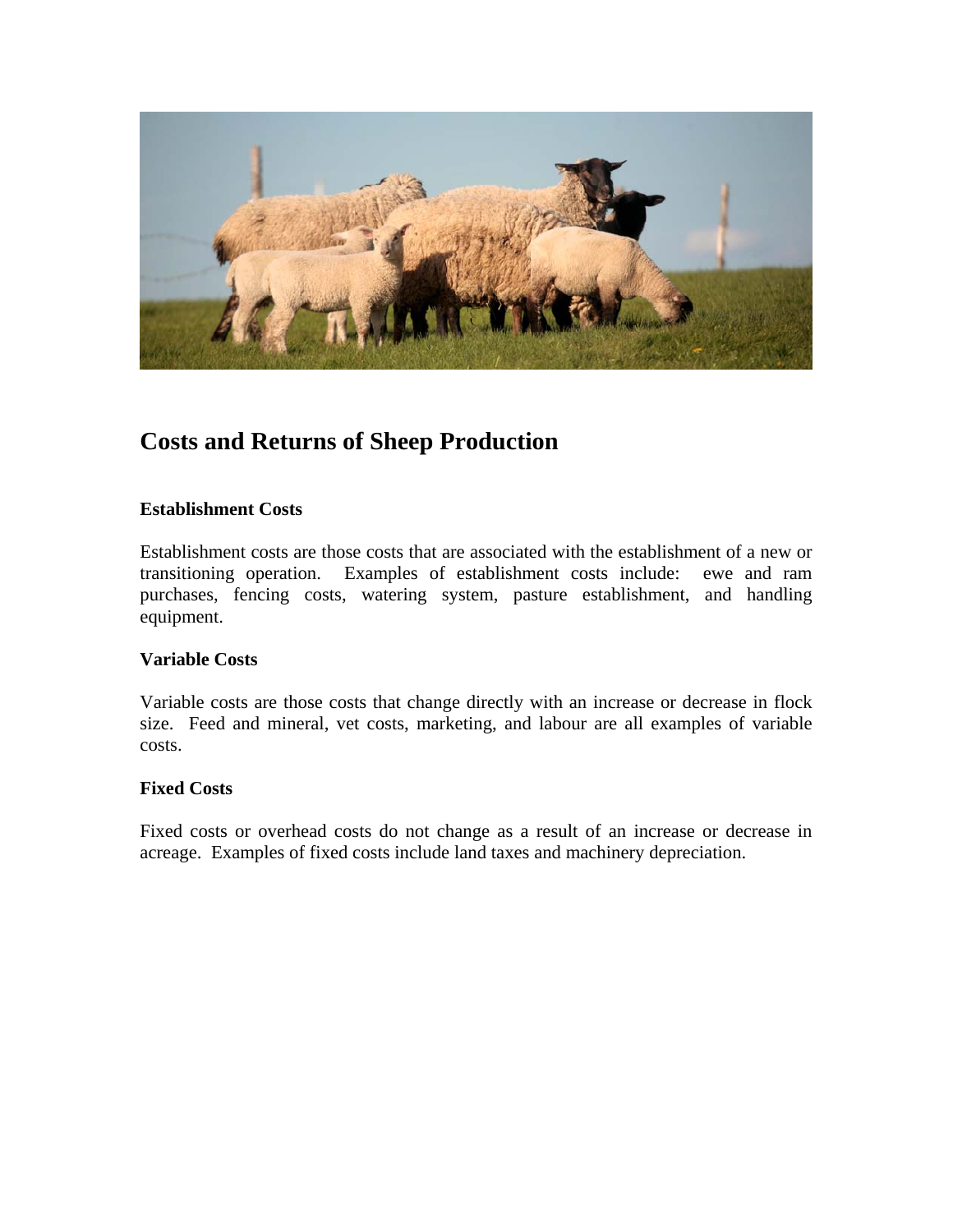### **Year 1**

In Year 1, Scenario 1 purchases only 100 ewes and only incurs a portion of its establishment costs. Scenario 2 purchases 400 ewes and incurs the entire establishment costs associated with a 400 ewe flock operation. Despite the higher cost of establishment for Scenario 2, the cost per ewe is significantly less than for Scenario 1 because of the number of ewes in production.

| <b>YEAR1</b>                      | Scenario 1<br>100 Ewes | Scenario 1<br>Per Ewe | Scenario 2<br>400 Ewes | Scenario 2<br>Per Ewe |  |
|-----------------------------------|------------------------|-----------------------|------------------------|-----------------------|--|
| <b>Establishment Costs</b>        | \$49,000               | \$490                 | \$143,600              | \$359                 |  |
| <b>Variable Costs</b>             | \$18,820               | \$188                 | \$69,490               | \$174                 |  |
| <b>Fixed Costs</b>                | \$4,000                | \$40                  | \$4,000                | \$10                  |  |
| <b>Total Costs</b>                | \$71,820               | \$718                 | \$217,090              | \$543                 |  |
| <b>Total Revenue</b>              | \$12,306               | \$123                 | \$82,224               | \$206                 |  |
| <b>Total Revenue - Total Cost</b> | $-$59,514$             | $-$ \$595             | $-$134,866$            | -\$337                |  |
|                                   |                        |                       |                        |                       |  |

#### **Table 2: Year 1 Costs**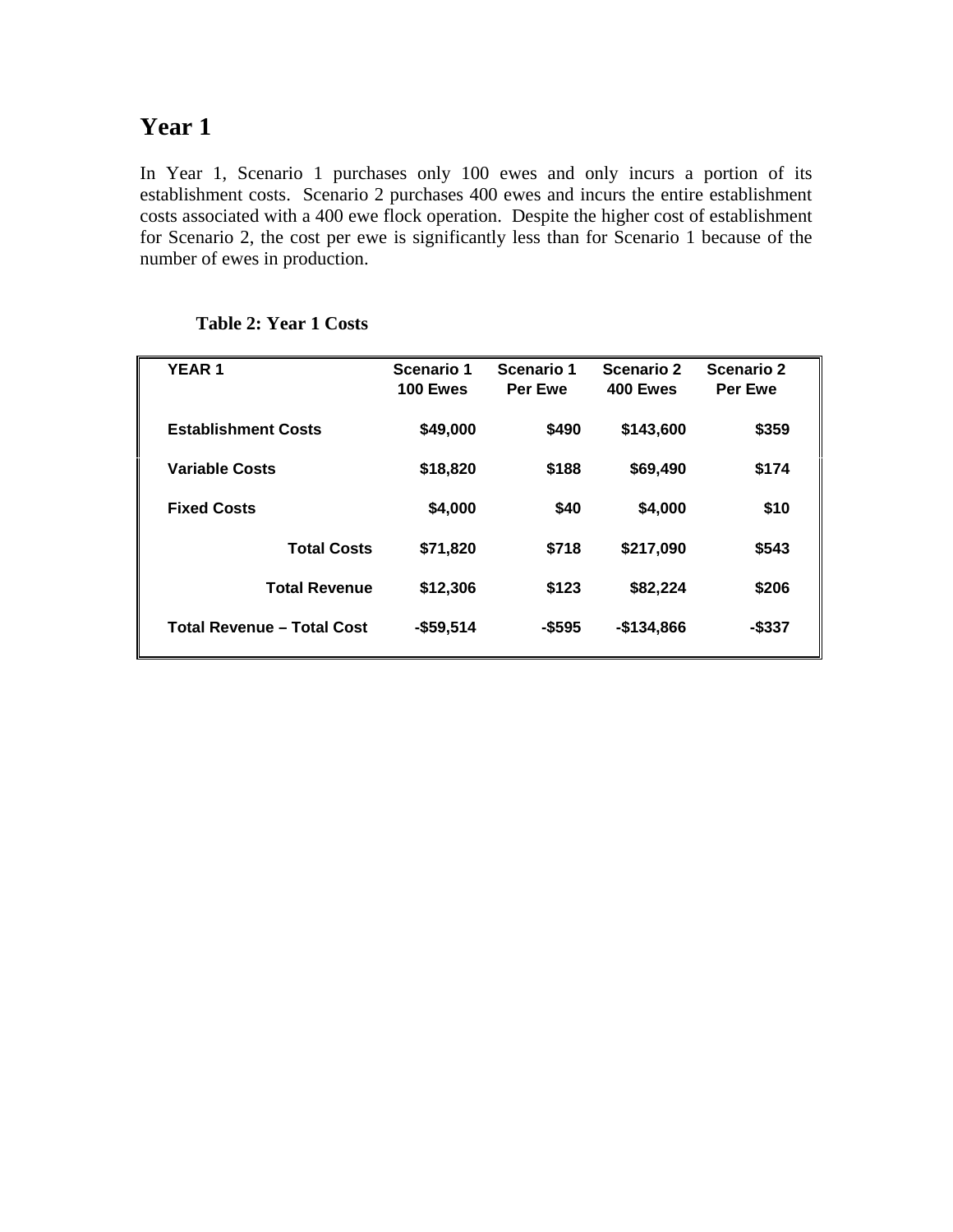### **Years 2-4**

In Years 2-4, the flock in Scenario 1 is continuing to expand. The establishment costs for Scenario 1 are relatively stable throughout these years, but the establishment cost per ewe decreases as the ewe flock increases. Scenario 1 does not see a positive return on the flock until Year 4. On the other hand, Scenario 2 does not have any establishment costs and will see a positive return on the flock in Year 2.

| <b>YEAR 2</b>                     | Scenario 1<br><b>155 Ewes</b> | Scenario 1<br>Per Ewe | Scenario 2<br>400 Ewes | Scenario 2<br>Per Ewe |  |
|-----------------------------------|-------------------------------|-----------------------|------------------------|-----------------------|--|
| <b>Establishment Costs</b>        | \$9,400                       | \$61                  | \$0                    | \$0                   |  |
| <b>Variable Costs</b>             | \$27,735                      | \$179                 | \$69,470               | \$174                 |  |
| <b>Fixed Costs</b>                | \$3,400                       | \$22                  | \$3,400                | \$9                   |  |
| <b>Total Costs</b>                | \$40,535                      | \$262                 | \$72,870               | \$182                 |  |
| <b>Total Revenue</b>              | \$17,762                      | \$115                 | \$76,294               | \$191                 |  |
| <b>Total Revenue - Total Cost</b> | \$22,773                      | -\$147                | \$3,424                | \$9                   |  |
|                                   |                               |                       |                        |                       |  |

#### **Table 3: Year 2 Costs**

#### **Table 4: Year 3 Costs**

| <b>YEAR 3</b>                     | Scenario 1<br>232 Ewes | Scenario 1<br><b>Per Ewe</b> | Scenario 2<br>400 Ewes | Scenario 2<br><b>Per Ewe</b> |  |
|-----------------------------------|------------------------|------------------------------|------------------------|------------------------------|--|
| <b>Establishment Costs</b>        | \$9,900                | \$43                         | \$0                    | \$0                          |  |
| <b>Variable Costs</b>             | \$40,178               | \$173                        | \$70,378               | \$176                        |  |
| <b>Fixed Costs</b>                | \$2,920                | \$13                         | \$2,920                | \$7                          |  |
| <b>Total Costs</b>                | \$52,998               | \$228                        | \$73,298               | \$183                        |  |
| <b>Total Revenue</b>              | \$23,846               | \$103                        | \$78,764               | \$197                        |  |
| <b>Total Revenue - Total Cost</b> | $-$ \$29,152           | $-$ \$125                    | \$5,466                | \$14                         |  |
|                                   |                        |                              |                        |                              |  |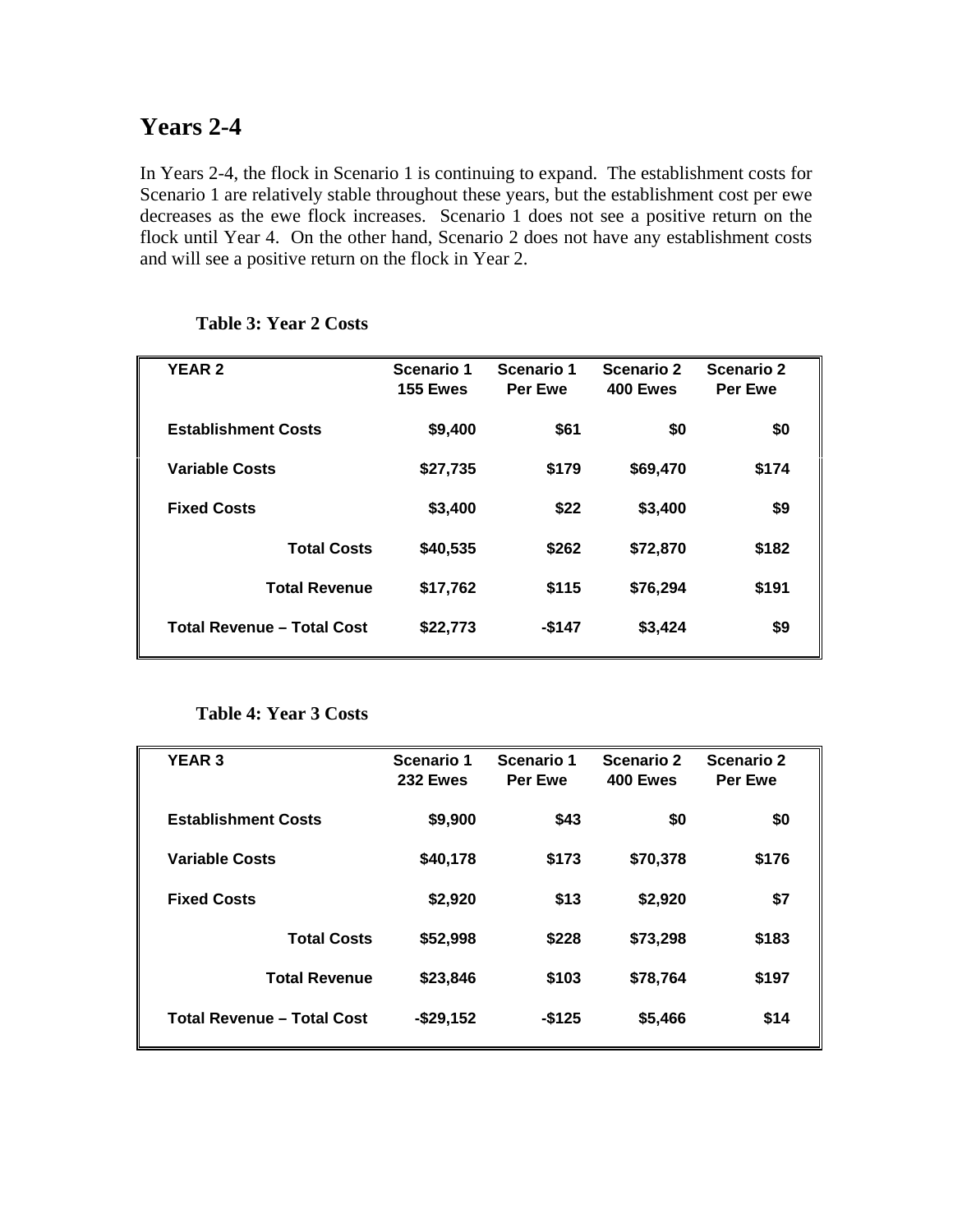#### **Table 5: Year 4 Costs**

| <b>YEAR 4</b>                     | Scenario 1<br><b>327 Ewes</b> | Scenario 1<br><b>Per Ewe</b> | <b>Scenario 2</b><br>400 Ewes | Scenario 2<br><b>Per Ewe</b> |
|-----------------------------------|-------------------------------|------------------------------|-------------------------------|------------------------------|
| <b>Establishment Costs</b>        | \$9,400                       | \$29                         | \$0                           | \$0                          |
| <b>Variable Costs</b>             | \$56,631                      | \$173                        | \$71,136                      | \$178                        |
| <b>Fixed Costs</b>                | \$2,536                       | \$8                          | \$2,536                       | \$6                          |
| <b>Total Costs</b>                | \$68,567                      | \$210                        | \$73,672                      | \$184                        |
| <b>Total Revenue</b>              | \$45,731                      | \$140                        | \$81,234                      | \$203                        |
| <b>Total Revenue - Total Cost</b> | $-$22,836$                    | $-$70$                       | \$7,562                       | \$19                         |

### **Year 5 and Beyond**

Year 5 is the last year that Scenario 1 will pay establishment costs; it is in this year that Scenario 1 will reach 400 ewes in its operation. In Year 6 and beyond, the total costs are the same for both scenarios with the exception that under the variable costs, every 5 years a guard dog is not purchased in Scenario 1. Both scenarios should reach a lambing percentage of 180% in Year 7, thus total costs and total revenue should be the same for both scenarios, aside from the exception mentioned above.

| <b>YEAR 5</b>                     | Scenario 1<br>400 Ewes | Scenario 1<br>Per Ewe | Scenario 2<br>400 Ewes | Scenario 2<br>Per Ewe |
|-----------------------------------|------------------------|-----------------------|------------------------|-----------------------|
| <b>Establishment Costs</b>        | \$5,900                | \$15                  | \$0                    | \$0                   |
| <b>Variable Costs</b>             | \$69,755               | \$174                 | \$71,544               | \$179                 |
| <b>Fixed Costs</b>                | \$2,229                | \$6                   | \$2,229                | \$6                   |
| <b>Total Costs</b>                | \$77,884               | \$195                 | \$73,773               | \$184                 |
| <b>Total Revenue</b>              | \$75,833               | \$190                 | \$83,634               | \$209                 |
| <b>Total Revenue - Total Cost</b> | $-$2,051$              | -\$5                  | \$9,861                | \$25                  |

#### **Table 6: Year 5 Costs**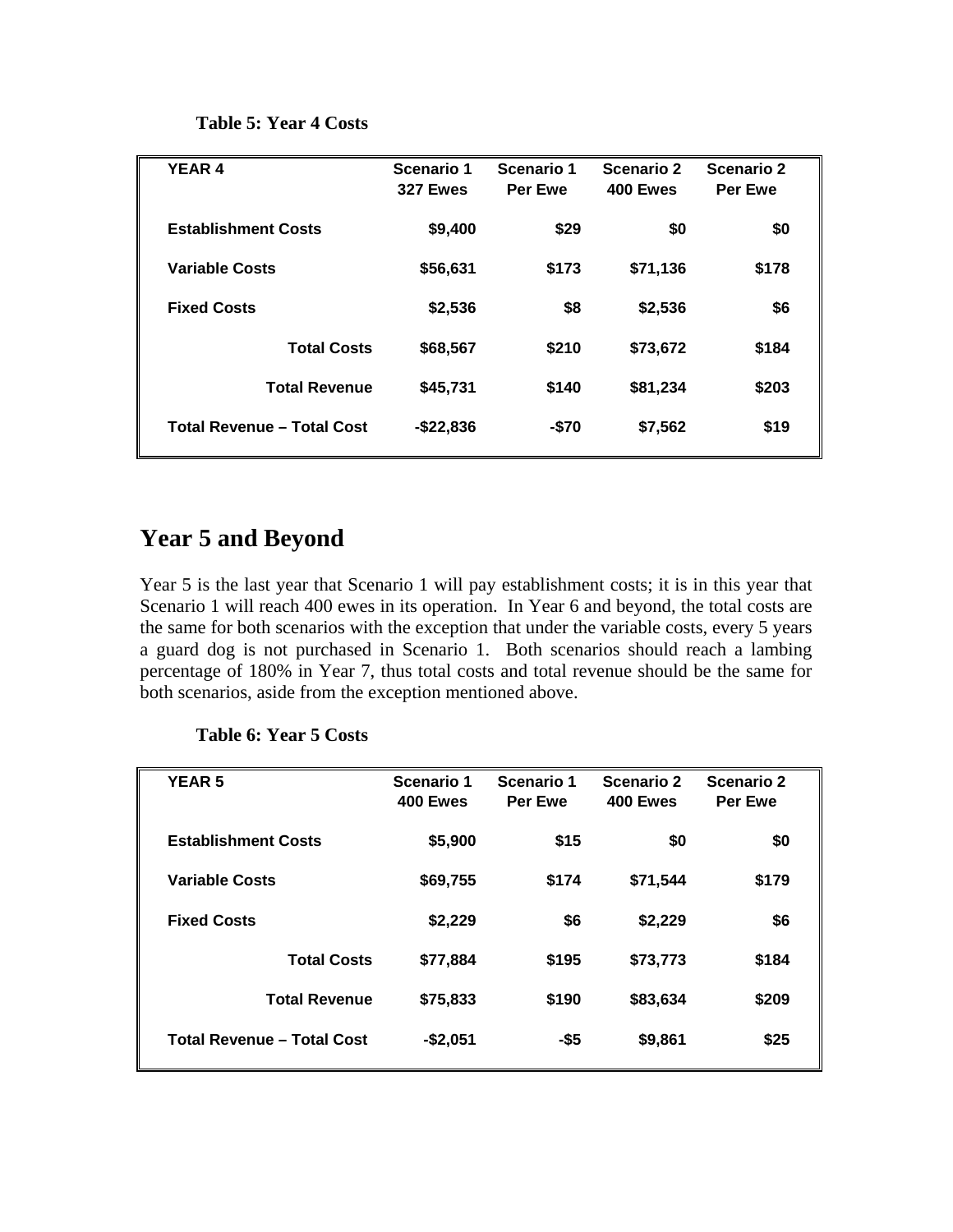#### **Table 7: Year 6 Costs**

| <b>YEAR 6</b>                     | Scenario 1<br>400 Ewes | Scenario 1<br>Per Ewe | Scenario 2<br>400 Ewes | Scenario 2<br>Per Ewe |
|-----------------------------------|------------------------|-----------------------|------------------------|-----------------------|
| <b>Establishment Costs</b>        | \$0                    | \$0                   | \$0                    | \$0                   |
| <b>Variable Costs</b>             | \$71,968               | \$180                 | \$71,952               | \$180                 |
| <b>Fixed Costs</b>                | \$1,983                | \$5                   | \$1,983                | \$5                   |
| <b>Total Costs</b>                | \$73,951               | \$185                 | \$73,935               | \$185                 |
| <b>Total Revenue</b>              | \$86,128               | \$215                 | \$86,034               | \$215                 |
| <b>Total Revenue - Total Cost</b> | \$12,177               | \$30                  | \$12,099               | \$30                  |

#### **Table 8: Year 7 Costs**

| <b>YEAR 7</b>                     | Scenario 1<br>400 Ewes | Scenario 1<br>Per Ewe | Scenario 2<br>400 Ewes | Scenario 2<br>Per Ewe |  |
|-----------------------------------|------------------------|-----------------------|------------------------|-----------------------|--|
| <b>Establishment Costs</b>        | \$0                    | \$0                   | \$0                    | \$0                   |  |
| <b>Variable Costs</b>             | \$72,360               | \$181                 | \$72,360               | \$181                 |  |
| <b>Fixed Costs</b>                | \$1,786                | \$4                   | \$1,786                | \$4                   |  |
| <b>Total Costs</b>                | \$74,146               | \$185                 | \$74.146               | \$185                 |  |
| <b>Total Revenue</b>              | \$88,434               | \$221                 | \$88,434               | \$221                 |  |
| <b>Total Revenue - Total Cost</b> | \$14,288               | \$36                  | \$14,288               | \$36                  |  |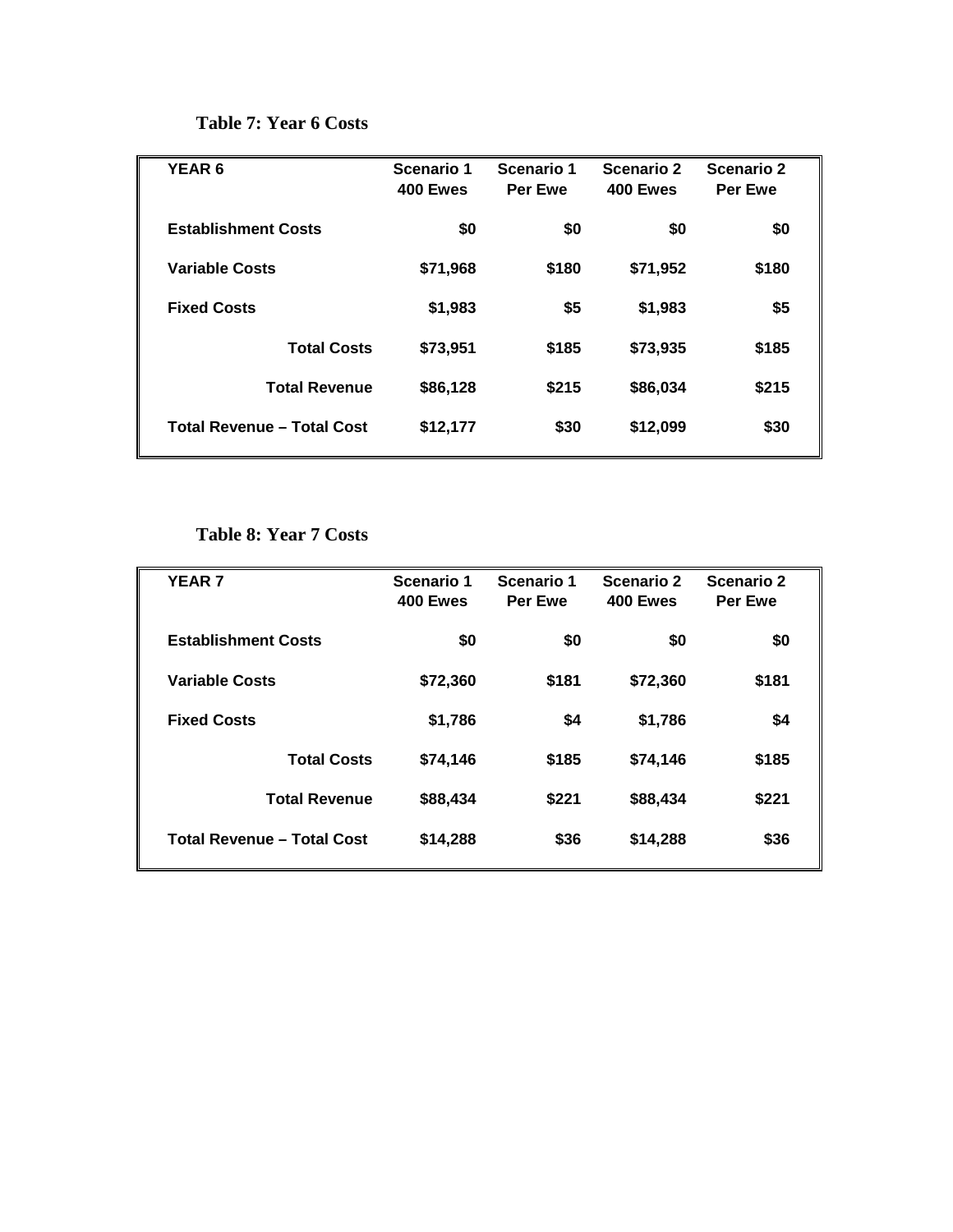### **Treatment of Establishment Costs**

The model used in this report has the producer establishing their sheep farm and generating income in the first year. In both Scenarios, the producer borrows 100% of the establishment costs incurred in Year 1 and begins repayment in Year 2. The establishment costs in Year 1, along with their respective interest charges, are accumulated to the second year using an interest rate of 6.95% compounded annually. The total compounded amount represents the total cost of establishment that is to be repaid over a period of 25 years.

| <b>Treatment of Establishment Costs</b> | Scenario 1 | Scenario 2 |  |
|-----------------------------------------|------------|------------|--|
| <b>Year 1 Establishment Costs</b>       | \$49,000   | \$143,600  |  |
| Compounded Interest                     | \$3,406    | \$9,980    |  |
| <b>Compounded Amount</b>                | \$52,406   | \$153,580  |  |
| Interest Rate                           | 6.95%      | 6.95%      |  |
| Term                                    | 25         | 25         |  |
| <b>Yearly Payment</b>                   | \$4,477    | \$13,119   |  |

#### **Table 9: Establishment Costs**

To facilitate a straightforward approach to the economic analysis, it is necessary to assume constant costs and returns for each of the successive production years. It is for the same reason that the total compounded cost of establishment is amortized and the repayment of these costs is divided equally over the production years. By assuming that the establishment of the sheep farm increases the asset value of the land, the producer is able to depreciate the costs annually over a defined number of years of production.

Table 9 above shows the amortization of the total amount borrowed to cover the establishment costs in Year 1 over a 25 year period, at an interest rate of 6.95%.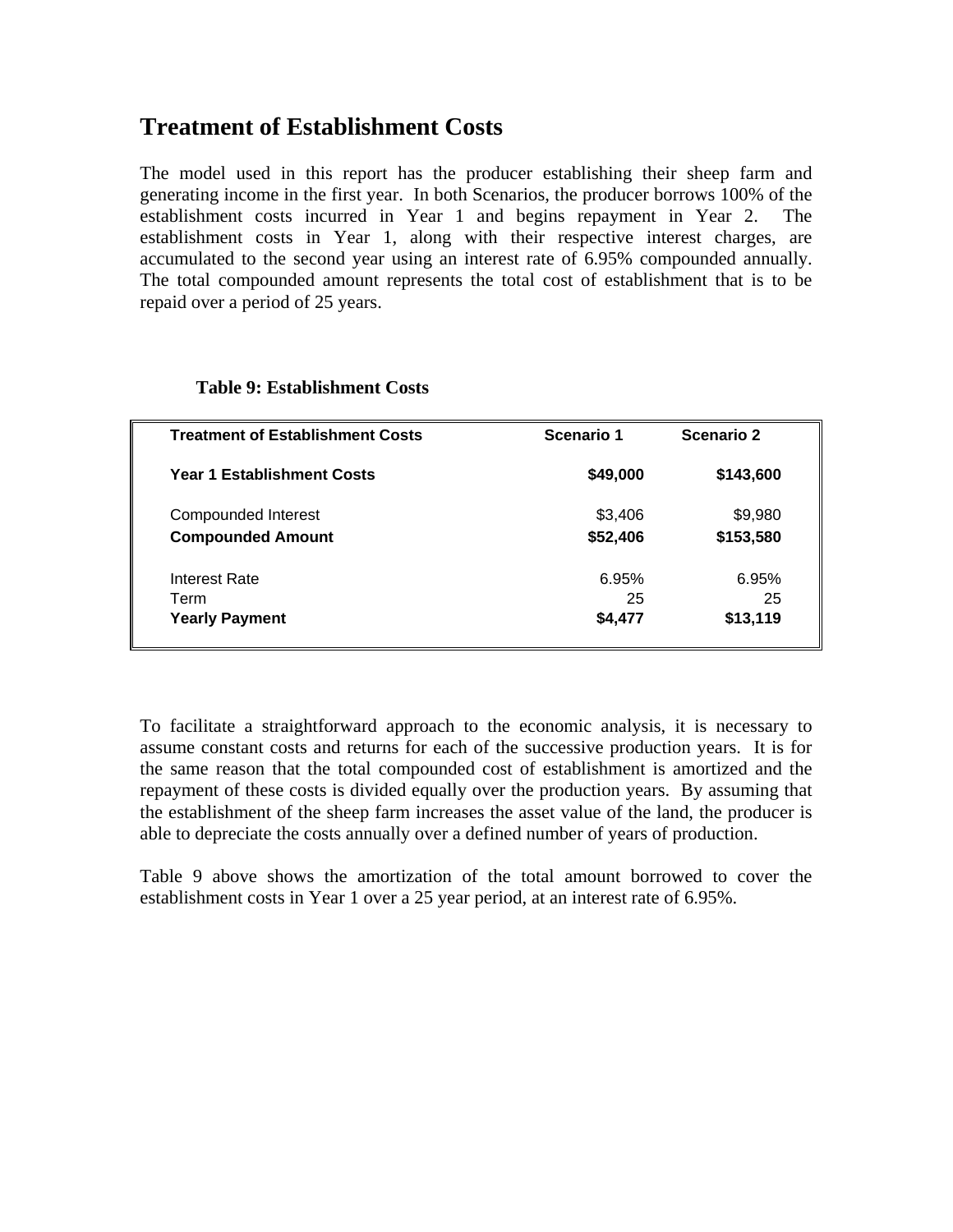### **Revenue**

With the production of sheep, the revenue or return on the investment begins in Year 1; however, it will take several years before a producer should expect the flock to reach its maximum productivity and produce at a high lambing rate. On average, the ewe flock of a producer practicing best management practices in Nova Scotia should reach a lambing rate of approximately 160% to 190%, depending on the breed. (Producers using an accelerating lambing system should expect a lambing rate in excess of 200%.)

It is important that the producer understand the fundamental economics of supply and demand and how they drive prices. Current demand in Nova Scotia and Canada exceeds supply; therefore the market price is strong and has remained stable for the last few years and should continue to stay strong. Price fluctuations do occur as the result of seasonal supply, winter shortage of supply, and higher market demands during certain times of the year, such as Easter and Ramadan.

## **Contribution Margin**

The contribution margin is the difference between the revenue generated and the expenses used to generate the revenue. The contribution margin must provide funds to cover the other expenses, such as the overhead, loan payments, and capital expenses.

The contribution margin for Scenario 1 is negative until Year 5. This is because the establishment costs are spread over the first five years of operation. After Year 7, the contribution margin remains steady at \$16,074, increasing to \$16,574 every fifth year when there is no guardian dog purchased. The contribution margin for Scenario 2 is only negative in Year 1 and will be constant at \$16,074 in Year 7 and beyond. (See Appendix Chart 1 and 2 to see the break down of revenue and expenses used to calculate the contribution margin for each scenario.)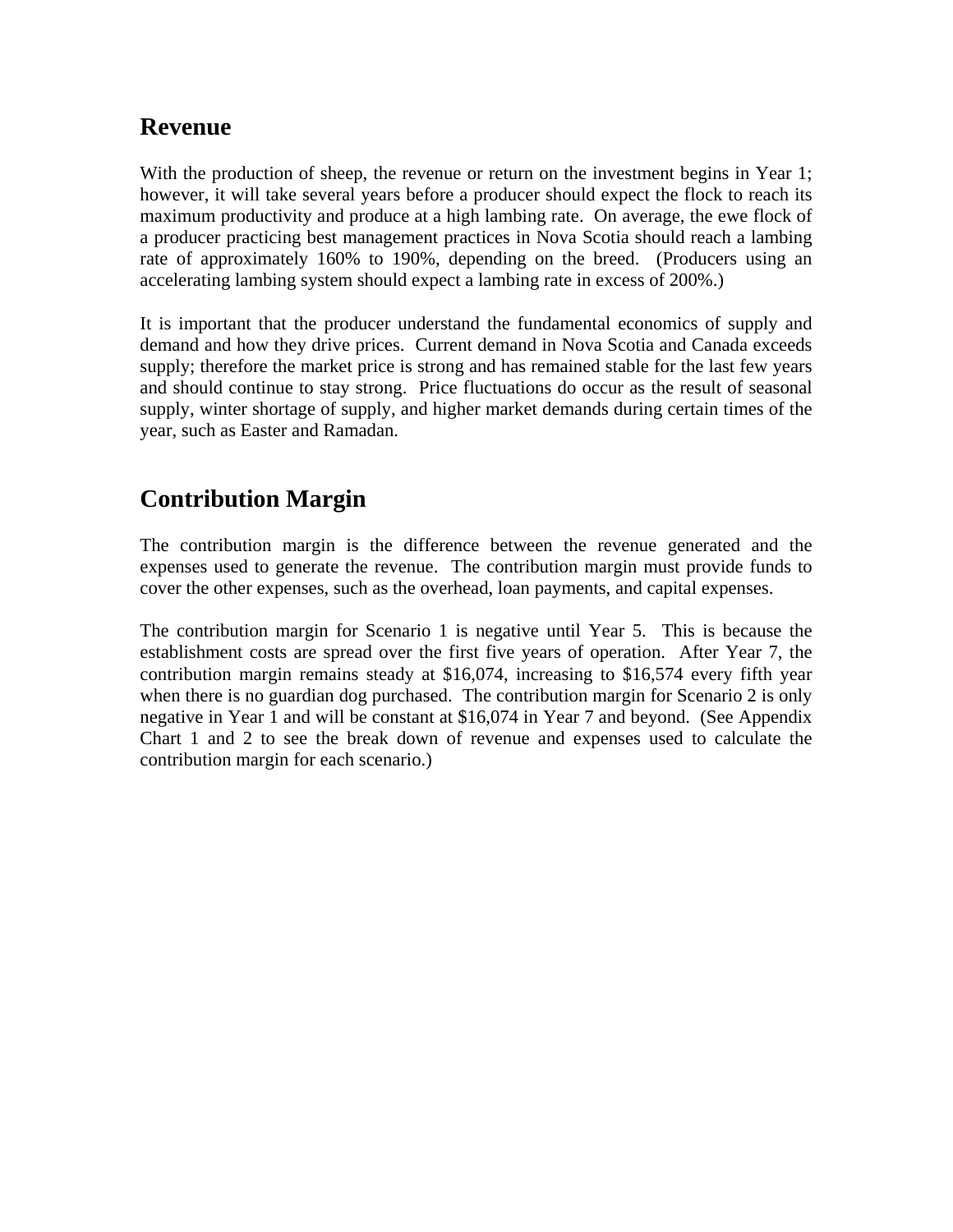### **Breakeven Analysis**

*The breakeven period used in this report is defined as the number of years it takes to see a true return on the initial investment.* 

From Table 10 below, it can be easily seen that the requirement for financing the establishment of the sheep farm has a significant impact on the number of years it takes to breakeven. If the producer receives no financing for the establishment costs in Scenario 1 and Scenario 2, then the breakeven periods will be 15 years and 14 years, respectively.

If the producer does receive financing for the establishment costs in Scenario 1, the breakeven period is estimated to be 22 years. For Scenario 2, if the producer receives financing for the total cost of establishment, then the breakeven period is greater than 30 years. If a producer is interested in purchasing an operational 400 ewe flock, they should have significant financial resources because if they borrow the establishment costs in full, it is unlikely they will see a return on their investment in their lifetime.

In most cases, the producer will not have the cash flow to cover the establishment costs. The less the producer needs to borrow, the shorter the breakeven period. This means that the amount of financing required for the establishment of a sheep farm is positively related to the length of the breakeven period.

It should be noted that Table 10 represents estimates of breakeven years based on a stable price.

| <b>Financing</b> | <b>Scenario</b>   | <b>Breakeven Year</b> |
|------------------|-------------------|-----------------------|
| N <sub>0</sub>   | <b>Scenario 1</b> | 15 years              |
|                  | <b>Scenario 2</b> | 14 years              |
| <b>Yes</b>       | <b>Scenario 1</b> | 22 years              |
|                  | <b>Scenario 2</b> | $>30$ Years           |

#### **Table 10: Breakeven Analysis**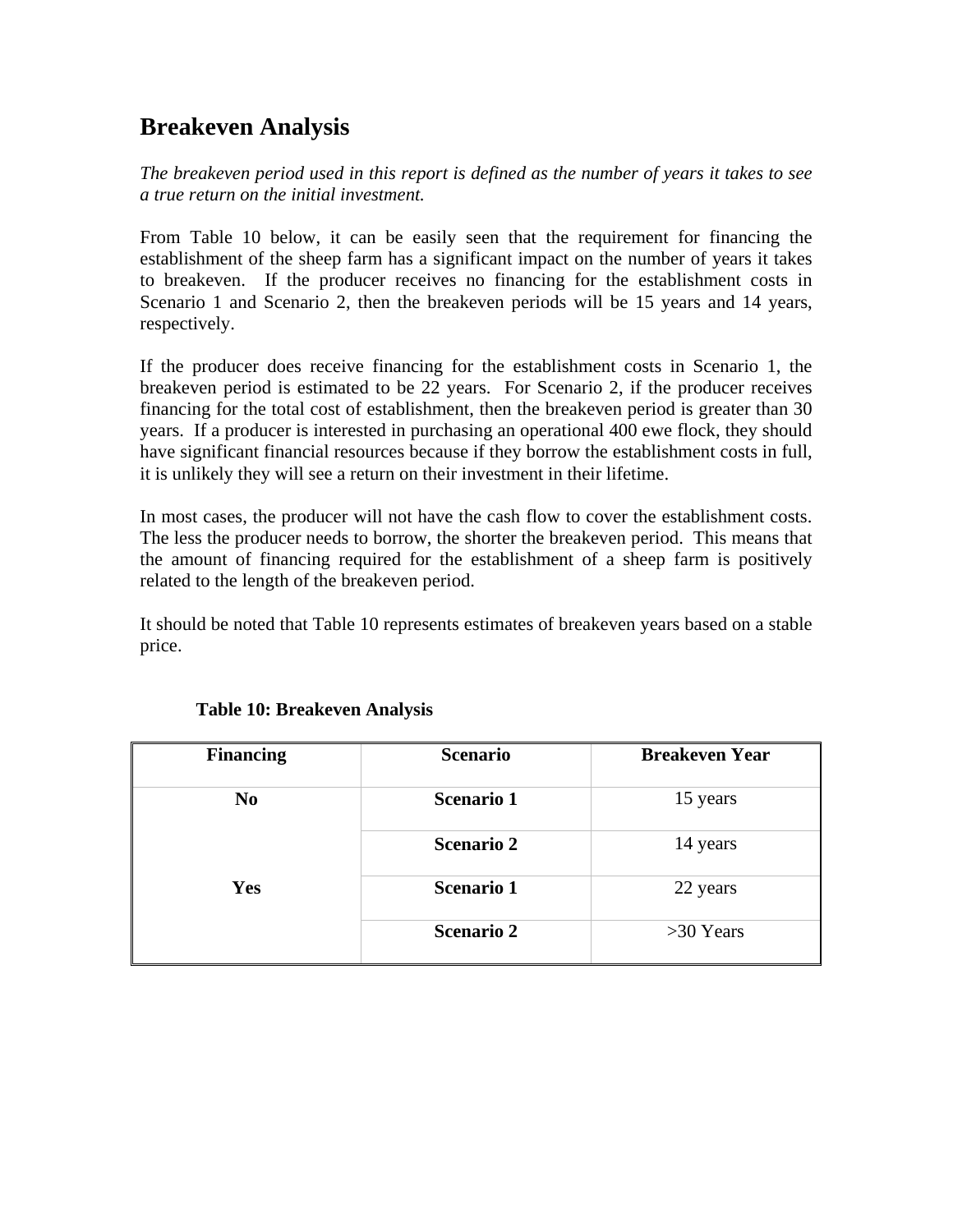### **Conclusion**

From the information presented in this report, it has been shown that there is a significant investment of money required for the establishment of a sheep farm in Nova Scotia. The successful raising of quality lamb requires the producer to pay close attention to both the management and financial details in order to ensure a return on the investment. If the establishment of the sheep farm does not require external financing, there is considerably less pressure on the finances, and the breakeven on the investment will occur much sooner, as seen in Table 10. Scenario 1 and Scenario 2 do not have a significant difference in their breakeven period if they do not require financing for their establishment costs. But, there is a significant difference if they do require financing for their establishment costs. Therefore, Scenario 1 may be the best option because it allows the producer to improve their management skills over the establishing years with less risk than if the producer purchased a full flock in Year 1, as in Scenario 2.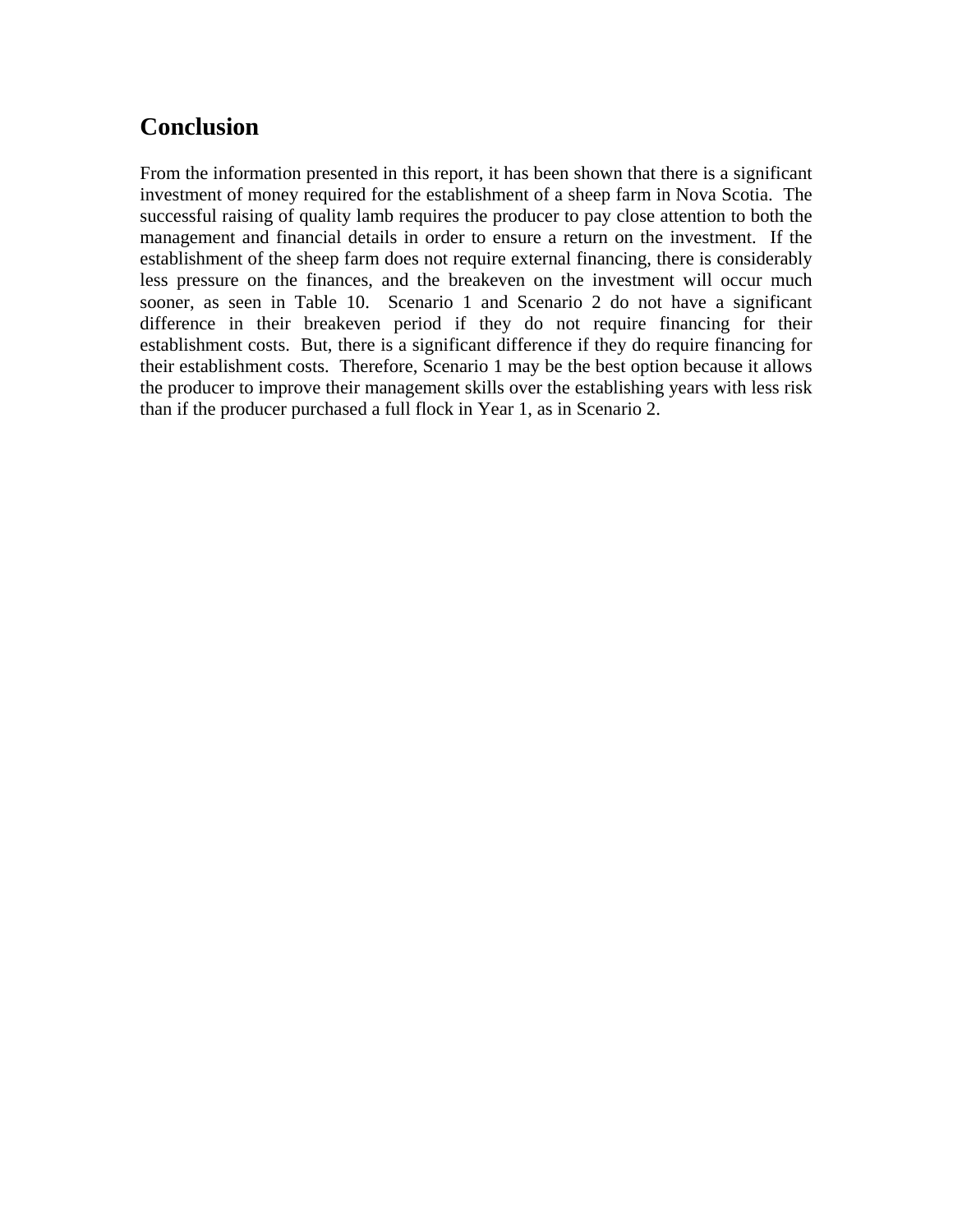### **Business Planning Resources for Establishment of a Sheep Farm**

There are a number of useful resources available to individuals wishing to establish a sheep farm in Nova Scotia, many of which are available by contacting one of the following:

Nova Scotia Department of Agriculture, Business Development and Economics http://www.gov.ns.ca/agri/bde/

Nova Scotia Farm Loan Board http://www.gov.ns.ca/agri/farmlb/

Canadian Sheep Federation http://www.cansheep.ca/

AgraPoint http://www.agrapoint.ca

### **Acknowledgements**

The preparation of this information was made possible with the cooperation and support of Agrapoint International and several individual Nova Scotia sheep producers. Special thanks to Jonathan Wort of Agrapoint International for his support and dedication to this project.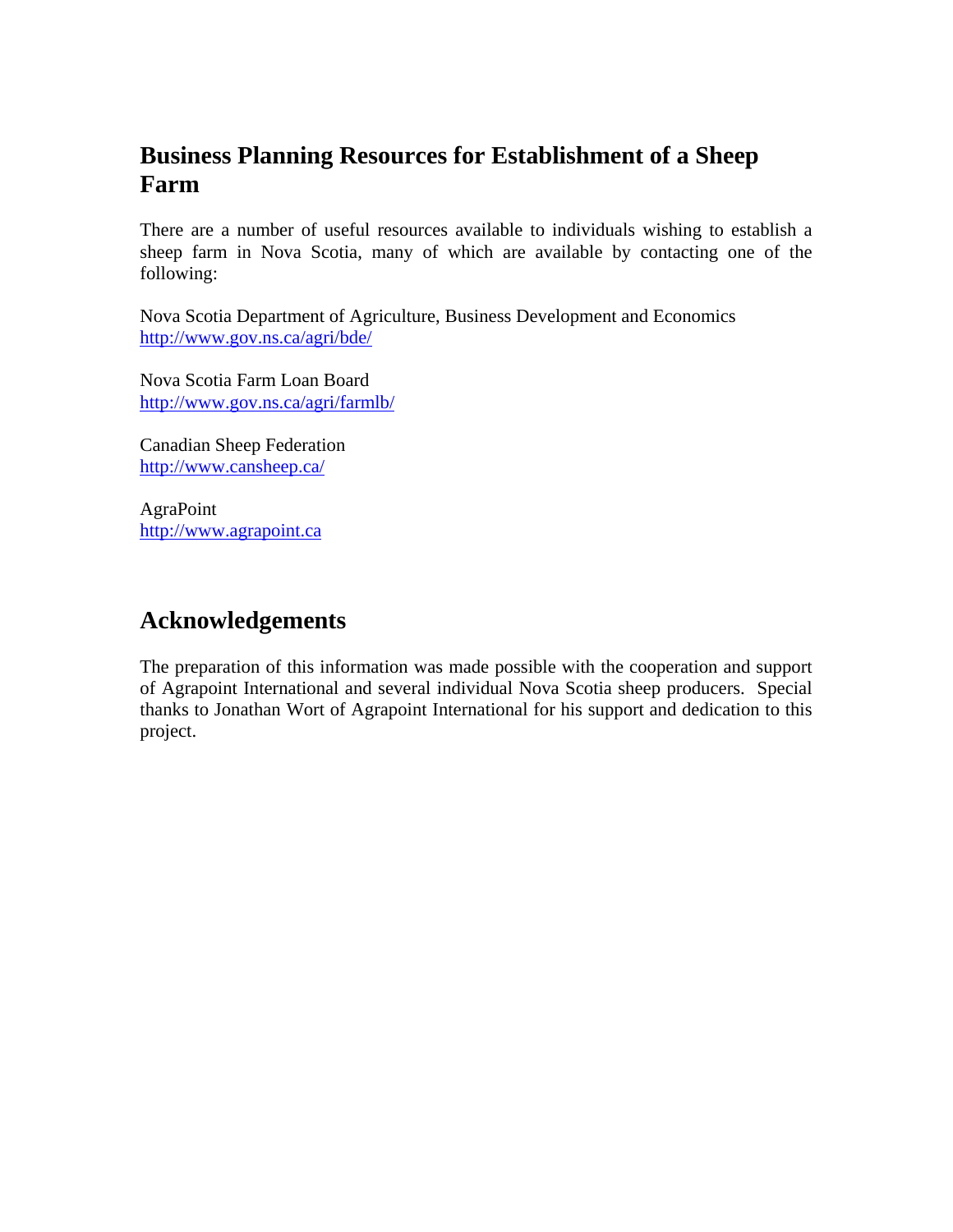### **Appendix Chart 1: Scenario 1**

| <b>Flock Inventory</b>                                                        | Year 1                   | Year 2                 | Year 3                 | Year 4                 | Year 5            | Year 6               | Year <sub>7</sub>    | Year 8               | Year 9               | Year 10              |
|-------------------------------------------------------------------------------|--------------------------|------------------------|------------------------|------------------------|-------------------|----------------------|----------------------|----------------------|----------------------|----------------------|
| Number of Ewes                                                                | 100                      | 155                    | 232                    | 327                    | 400               | 400                  | 400                  | 400                  | 400                  | 400                  |
| Number of Rams                                                                | 2                        | 3                      | 5                      | 8                      | 8                 | 8                    | 8                    | 8                    | 8                    | 8                    |
| Total Lambs                                                                   | 150                      | 215                    | 284                    | 419                    | 556               | 625                  | 640                  | 640                  | 640                  | 640                  |
| Ewe lamb replacement @ 20%                                                    | 20                       | 31                     | 46                     | 65                     | 80                | 80                   | 80                   | 80                   | 80                   | 80                   |
| Ewe lambs retained for expansion                                              | 55                       | 77                     | 96                     | 73                     |                   |                      |                      |                      |                      |                      |
| Lambs to Market                                                               | 75                       | 108                    | 142                    | 281                    | 476               | 545                  | 560                  | 560                  | 560                  | 560                  |
| Revenue                                                                       |                          |                        |                        |                        |                   |                      |                      |                      |                      |                      |
| Market Lambs @ \$150/Lamb                                                     | \$11,250                 | \$16,125               | \$21,330               | \$42,129               | \$71,395          | \$81,694             | \$84,000             | \$84,000             | \$84,000             | \$84,000             |
| Cull Ewes @ 15%                                                               | \$750                    | \$1,163                | \$1,736                | \$2,456                | \$3,003           | \$3,000              | \$3,000              | \$3,000              | \$3,000              | \$3,000              |
| Cull Rams @ \$70/Ram                                                          |                          |                        | \$70                   | \$140                  | \$210             | \$210                | \$210                | \$210                | \$210                | \$210                |
| Wool @ 5lbs/Sheep and \$0.60/lb                                               | \$306                    | \$474                  | \$710                  | \$1,006                | \$1,225           | \$1,224              | \$1,224              | \$1,224              | \$1,224              | \$1,224              |
| <b>Total Revenue</b>                                                          | \$12,306                 | \$17,762               | \$23,846               | \$45,731               | \$75,833          | \$86,128             | \$88,434             | \$88,434             | \$88,434             | \$88,434             |
| <b>Establishment Costs</b>                                                    |                          |                        |                        |                        |                   |                      |                      |                      |                      |                      |
| Ewes @ \$200/Ewe                                                              | \$20,000                 |                        |                        |                        |                   |                      |                      |                      |                      |                      |
| Rams @ \$500/Ram                                                              | \$1,000                  | \$500                  | \$1,000                | \$1,500                |                   |                      |                      |                      |                      |                      |
| Guarding Dog(s) @ \$500/Dog                                                   | \$500                    | \$500                  | \$500                  | \$500                  |                   |                      |                      |                      |                      |                      |
| Fencing                                                                       | \$6,000                  | \$3,700                | \$3,700                | \$3,700                | \$3,700           |                      |                      |                      |                      |                      |
| <b>Corral/Working Pens</b>                                                    | \$2,500                  | \$1,000                | \$1,000                |                        |                   |                      |                      |                      |                      |                      |
| Pasture Establishment/Improvement                                             | \$2,200                  | \$2,200                | \$2,200                | \$2,200                | \$2,200           |                      |                      |                      |                      |                      |
| <b>Watering System</b>                                                        | \$1,500                  | \$1,500                | \$1,500                | \$1,500                |                   |                      |                      |                      |                      |                      |
| Supplies & Equipment                                                          | \$300                    |                        |                        |                        |                   |                      |                      |                      |                      |                      |
| <b>Used Tractor with Loader</b>                                               | \$15,000                 |                        |                        |                        |                   |                      |                      |                      |                      |                      |
|                                                                               |                          |                        |                        |                        |                   |                      |                      |                      |                      |                      |
| <b>Variable Costs</b>                                                         |                          |                        |                        |                        |                   |                      |                      |                      |                      |                      |
| Forage                                                                        | \$4,320                  | \$6,696                | \$10,001               | \$14,144               | \$17,297          | \$17,280             | \$17,280             | \$17,280             | \$17,280             | \$17,280             |
| Grain - Ewes (and Rams)                                                       | \$765                    | \$1,185                | \$1,774                | \$2,516                | \$3,063           | \$3,060              | \$3,060              | \$3,060              | \$3,060              | \$3,060              |
| Grain - Lambs                                                                 | \$2,250                  | \$3,225                | \$4,266                | \$6,290                | \$8,341           | \$9,369              | \$9,600              | \$9,600              | \$9,600              | \$9,600              |
| Salt & Minerals @ \$2.50/Head                                                 | \$630                    | \$933                  | \$1,302                | \$1,887                | \$2,411           | \$2,582              | \$2,620              | \$2,620              | \$2,620              | \$2,620              |
| Pasture Maintenance                                                           | \$1,240                  | \$2,205                | \$3,445                | \$4,410                | \$5,650           | \$5,650              | \$5,650              | \$5,650              | \$5,650              | \$5,650              |
| Vet Costs for Sheep                                                           | \$708                    | \$1,062                | \$1,515                | \$2,180                | \$2,746           | \$2,881              | \$2,912              | \$2,912              | \$2,912              | \$2,912              |
| Shearing @ \$3.50/Ewe                                                         | \$357                    | \$553                  | \$828                  | \$1,174                | \$1,429           | \$1,428              | \$1,428              | \$1,428              | \$1,428              | \$1,428              |
| Replacement Ewe Lambs @ 20%                                                   | \$3,000                  | \$4,650                | \$6,945                | \$9,822                | \$12,012          | \$12,000             | \$12,000             | \$12,000             | \$12,000             | \$12,000             |
| Replacement Rams @ 33%                                                        |                          |                        |                        |                        | \$1,350           | \$1,350              | \$1,350              | \$1,350              | \$1,350              | \$1,350              |
| Replacement Guardian Dog                                                      |                          |                        |                        |                        |                   | \$500                | \$500                | \$500                | \$500                |                      |
| Guardian Dog(s) Operating Costs                                               | \$800                    | \$1,600                | \$2,400                | \$3,200                | \$3,200           | \$3,200              | \$3,200              | \$3,200              | \$3,200              | \$3,200              |
| Marketing & Hauling                                                           | \$450                    | \$645                  | \$853                  | \$1,685                | \$2,856           | \$3,268              | \$3,360              | \$3,360              | \$3,360              | \$3,360              |
| Labour                                                                        | \$850                    | \$1,318                | \$2,874                | \$4,924                | \$5,000           | \$5,000              | \$5,000              | \$5,000              | \$5,000              | \$5,000              |
| Fuel & Utility                                                                | \$1,100                  | \$1,250                | \$1,500                | \$1,800                | \$1,800           | \$1,800              | \$1,800              | \$1,800              | \$1,800              | \$1,800              |
| <b>Equipment Repairs</b>                                                      | \$250                    | \$313                  | \$375                  | \$500                  | \$500             | \$500                | \$500                | \$500                | \$500                | \$500                |
| <b>Accounting Costs</b>                                                       | \$900                    | \$900                  | \$900                  | \$900                  | \$900             | \$900                | \$900                | \$900                | \$900                | \$900                |
| <b>Insurance Costs</b>                                                        | \$1,200                  | \$1,200                | \$1,200                | \$1,200                | \$1,200           | \$1,200              | \$1,200              | \$1,200              | \$1,200              | \$1,200              |
| <b>Establishment &amp; Variable Costs Total</b><br><b>Contribution Margin</b> | \$67,820<br>$-$ \$55,514 | \$37,135<br>$-$19,373$ | \$50,078<br>$-$26,232$ | \$66,031<br>$-$20,301$ | \$75,655<br>\$178 | \$71,968<br>\$14,160 | \$72,360<br>\$16,074 | \$72,360<br>\$16,074 | \$72,360<br>\$16,074 | \$71,860<br>\$16,574 |
|                                                                               |                          |                        |                        |                        |                   |                      |                      |                      |                      |                      |
| <b>Fixed Costs</b>                                                            |                          |                        |                        |                        |                   |                      |                      |                      |                      |                      |
| Taxes                                                                         | \$1,000                  | \$1,000                | \$1,000                | \$1,000                | \$1,000           | \$1,000              | \$1,000              | \$1,000              | \$1,000              | \$1,000              |
| <b>Equipment Depreciation</b>                                                 | \$3,000                  | \$2,400                | \$1,920                | \$1,536                | \$1,229           | \$983                | \$786                | \$629                | \$503                | \$403                |
| <b>Fixed Cost Total</b>                                                       | \$4,000                  | \$3,400                | \$2,920                | \$2,536                | \$2,229           | \$1,983              | \$1,786              | \$1,629              | \$1,503<br>\$73,863  | \$1,403<br>\$73,263  |
| <b>Total Cost</b>                                                             | \$71,820                 | \$40,535               | \$52,998               | \$68,567               | \$77,884          | \$73,951             | \$74,146             | \$73,989             |                      |                      |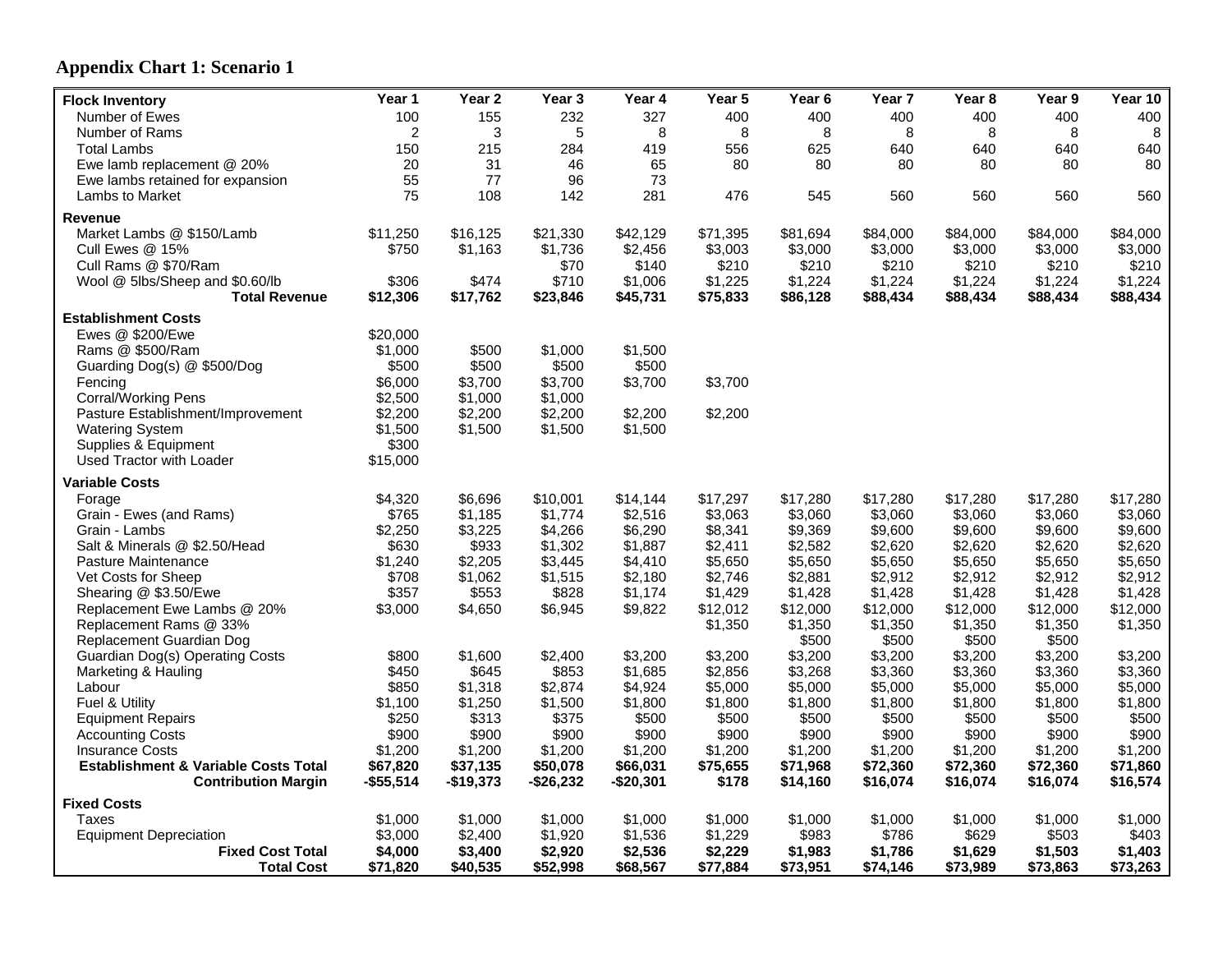### **Appendix Chart 2: Scenario 2**

| <b>Flock Inventory</b>                          | Year 1      | Year <sub>2</sub> | Year 3   | Year 4   | Year 5   | Year 6   | Year 7   | Year <sub>8</sub> | Year 9   | Year 10  |
|-------------------------------------------------|-------------|-------------------|----------|----------|----------|----------|----------|-------------------|----------|----------|
| Number of Ewes                                  | 400         | 400               | 400      | 400      | 400      | 400      | 400      | 400               | 400      | 400      |
| Number of Rams                                  | 8           | 8                 | 8        | 8        | 8        | 8        | 8        | 8                 | 8        | 8        |
| <b>Total Lambs</b>                              | 600         | 560               | 576      | 592      | 608      | 624      | 640      | 640               | 640      | 640      |
| Ewe lamb replacement @ 20%                      | 80          | 80                | 80       | 80       | 80       | 80       | 80       | 80                | 80       | 80       |
| Lambs to Market                                 | 520         | 480               | 496      | 512      | 528      | 544      | 560      | 560               | 560      | 560      |
| <b>Revenue</b>                                  |             |                   |          |          |          |          |          |                   |          |          |
| Market Lambs @ \$150/Lamb                       | \$78,000    | \$72,000          | \$74,400 | \$76,800 | \$79,200 | \$81,600 | \$84,000 | \$84,000          | \$84,000 | \$84,000 |
| Cull Ewes @ 15%                                 | \$3,000     | \$3,000           | \$3,000  | \$3,000  | \$3,000  | \$3,000  | \$3,000  | \$3,000           | \$3,000  | \$3,000  |
| Cull Rams @ \$70/Ram                            |             | \$70              | \$140    | \$210    | \$210    | \$210    | \$210    | \$210             | \$210    | \$210    |
| Wool @ 5lbs/Sheep and \$0.60/lb                 | \$1,224     | \$1,224           | \$1,224  | \$1,224  | \$1,224  | \$1,224  | \$1,224  | \$1,224           | \$1,224  | \$1,224  |
| <b>Total Revenue</b>                            | \$82,224    | \$76,294          | \$78,764 | \$81,234 | \$83,634 | \$86,034 | \$88,434 | \$88,434          | \$88,434 | \$88,434 |
| <b>Establishment Costs</b>                      |             |                   |          |          |          |          |          |                   |          |          |
| Ewes @ \$200/Ewe                                | \$80,000    |                   |          |          |          |          |          |                   |          |          |
| Rams @ \$500/Ram                                | \$4,000     |                   |          |          |          |          |          |                   |          |          |
| Guarding Dogs @ \$500/Dog                       | \$2,000     |                   |          |          |          |          |          |                   |          |          |
| Fencing                                         | \$20,800    |                   |          |          |          |          |          |                   |          |          |
| <b>Corral/Working Pens</b>                      | \$4,500     |                   |          |          |          |          |          |                   |          |          |
| Pasture Establishment/Improvement               | \$11,000    |                   |          |          |          |          |          |                   |          |          |
| <b>Watering System</b>                          | \$6,000     |                   |          |          |          |          |          |                   |          |          |
| Supplies & Equipment                            | \$300       |                   |          |          |          |          |          |                   |          |          |
| Used Tractor with Loader                        | \$15,000    |                   |          |          |          |          |          |                   |          |          |
| <b>Variable Costs</b>                           |             |                   |          |          |          |          |          |                   |          |          |
| Forage                                          | \$17,280    | \$17,280          | \$17,280 | \$17,280 | \$17,280 | \$17,280 | \$17,280 | \$17,280          | \$17,280 | \$17,280 |
| Grain - Ewes (and Rams)                         | \$3,060     | \$3,060           | \$3,060  | \$3,060  | \$3,060  | \$3,060  | \$3,060  | \$3,060           | \$3,060  | \$3,060  |
| Grain - Lambs                                   | \$9,000     | \$8,400           | \$8,640  | \$8,880  | \$9,120  | \$9,360  | \$9,600  | \$9,600           | \$9,600  | \$9,600  |
| Salt & Minerals @ \$2.50/Head                   | \$2,520     | \$2,420           | \$2,460  | \$2,500  | \$2,540  | \$2,580  | \$2,620  | \$2,620           | \$2,620  | \$2,620  |
| Pasture Maintenance                             | \$5,650     | \$5,650           | \$5,650  | \$5,650  | \$5,650  | \$5,650  | \$5,650  | \$5,650           | \$5,650  | \$5,650  |
| Vet Costs for Sheep                             | \$2,832     | \$2,752           | \$2,784  | \$2,816  | \$2,848  | \$2,880  | \$2,912  | \$2,912           | \$2,912  | \$2,912  |
| Shearing @ \$3.50/Ewe                           | \$1,428     | \$1,428           | \$1,428  | \$1,428  | \$1,428  | \$1,428  | \$1,428  | \$1,428           | \$1,428  | \$1,428  |
| Replacement Ewe Lambs @ 20%                     | \$12,000    | \$12,000          | \$12,000 | \$12,000 | \$12,000 | \$12,000 | \$12,000 | \$12,000          | \$12,000 | \$12,000 |
| Replacement Rams @ 33%                          |             | \$500             | \$1,000  | \$1,350  | \$1,350  | \$1,350  | \$1,350  | \$1,350           | \$1,350  | \$1,350  |
| Replacement Guardian Dog                        |             | \$500             | \$500    | \$500    | \$500    | \$500    | \$500    | \$500             | \$500    | \$500    |
| Guardian Dog(s) Operating Costs                 | \$3,200     | \$3,200           | \$3,200  | \$3,200  | \$3,200  | \$3,200  | \$3,200  | \$3,200           | \$3,200  | \$3,200  |
| Marketing & Hauling                             | \$3,120     | \$2,880           | \$2,976  | \$3,072  | \$3,168  | \$3,264  | \$3,360  | \$3,360           | \$3,360  | \$3,360  |
| Labour                                          | \$5,000     | \$5,000           | \$5,000  | \$5,000  | \$5,000  | \$5,000  | \$5,000  | \$5,000           | \$5,000  | \$5,000  |
| Fuel & Utility                                  | \$1,800     | \$1,800           | \$1,800  | \$1,800  | \$1,800  | \$1,800  | \$1,800  | \$1,800           | \$1,800  | \$1,800  |
| <b>Equipment Repairs</b>                        | \$500       | \$500             | \$500    | \$500    | \$500    | \$500    | \$500    | \$500             | \$500    | \$500    |
| <b>Accounting Costs</b>                         | \$900       | \$900             | \$900    | \$900    | \$900    | \$900    | \$900    | \$900             | \$900    | \$900    |
| <b>Insurance Costs</b>                          | \$1,200     | \$1,200           | \$1,200  | \$1,200  | \$1,200  | \$1,200  | \$1,200  | \$1,200           | \$1,200  | \$1,200  |
| <b>Establishment &amp; Variable Costs Total</b> | \$213,090   | \$69,470          | \$70,378 | \$71,136 | \$71,544 | \$71,952 | \$72,360 | \$72,360          | \$72,360 | \$72,360 |
| <b>Contribution Margin</b>                      | $-$130,866$ | \$6,824           | \$8,386  | \$10,098 | \$12,090 | \$14,082 | \$16,074 | \$16,074          | \$16,074 | \$16,074 |
| <b>Fixed Costs</b>                              |             |                   |          |          |          |          |          |                   |          |          |
| <b>Taxes</b>                                    | \$1,000     | \$1,000           | \$1,000  | \$1,000  | \$1,000  | \$1,000  | \$1,000  | \$1,000           | \$1,000  | \$1,000  |
| <b>Equipment Depreciation</b>                   | \$3,000     | \$2,400           | \$1,920  | \$1,536  | \$1,229  | \$983    | \$786    | \$629             | \$503    | \$403    |
| <b>Fixed Cost Total</b>                         | \$4,000     | \$3,400           | \$2,920  | \$2,536  | \$2,229  | \$1,983  | \$1,786  | \$1,629           | \$1,503  | \$1,403  |
| <b>Total Cost</b>                               | \$217,090   | \$72,870          | \$73,298 | \$73,672 | \$73,773 | \$73,935 | \$74,146 | \$73,989          | \$73,863 | \$73,763 |